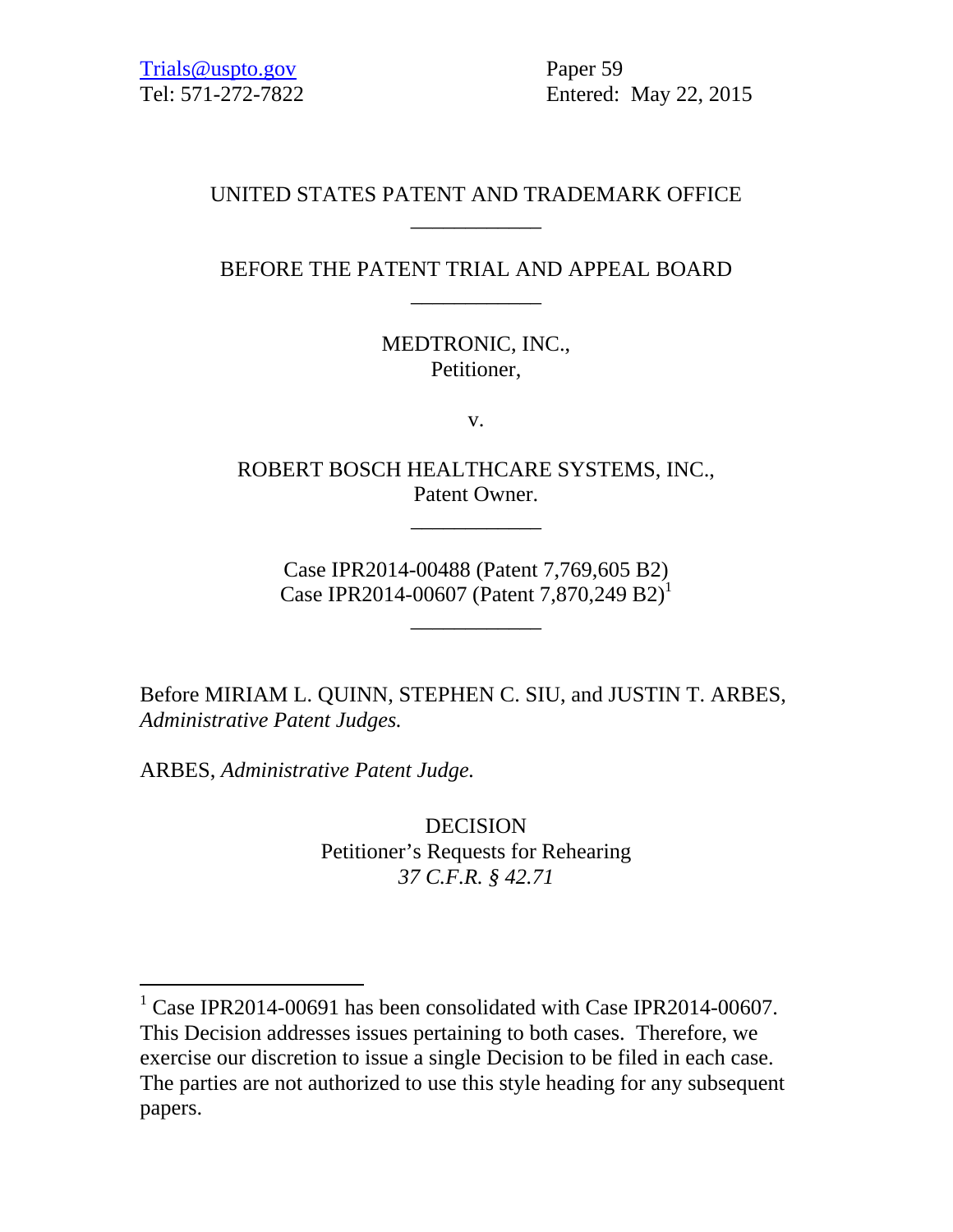On March 16, 2015, we granted Patent Owner Robert Bosch Healthcare Systems, Inc.'s ("Bosch") Motion to Terminate the instant proceedings on the basis that Petitioner Medtronic, Inc. ("Medtronic") failed to identify Cardiocom, LLC ("Cardiocom") as a real party-in-interest under 35 U.S.C. § 312(a)(2), and vacated the Decision on Institution in each proceeding. *See* IPR2014-00488, Paper 52 ("Dec."); IPR2014-00607, Paper 56. Medtronic filed a Request for Rehearing in each proceeding and, pursuant to our authorization provided to the parties by email on April 9, 2015, Bosch filed Oppositions to the Requests. $2$  For the reasons stated below, Medtronic's Requests for Rehearing are *denied*.

The burden of showing that the Decision granting Bosch's Motion to Terminate should be modified lies with Medtronic, the party challenging the Decision. 37 C.F.R. § 42.71(d). A request for rehearing "must specifically identify all matters the party believes the Board misapprehended or overlooked, and the place where each matter was previously addressed." *Id*. Medtronic makes six arguments in its Requests, which we address in turn.

First, Medtronic argues that the Decision is inconsistent with *In re Cuozzo Speed Techs., LLC*, 778 F.3d 1271 (Fed. Cir. 2015), which was issued after briefing was completed on Bosch's Motion to Terminate, but prior to our Decision. Req. Reh'g 1, 3–4. Medtronic contends that in *Cuozzo*, the original petition seeking *inter partes* review was incomplete under § 312(a) because it "did not cite the prior art/claim combination upon

l

 $2^2$  The parties filed similar papers in both of the instant proceedings. *See* IPR2014-00488, Papers 54 ("Req. Reh'g"), 57 ("Opp."); IPR2014-00607, Papers 58 ("-607 Req. Reh'g"), 61 ("-607 Opp."). Unless otherwise specified, we refer to the papers and exhibits filed in Case IPR2014-00488 for convenience.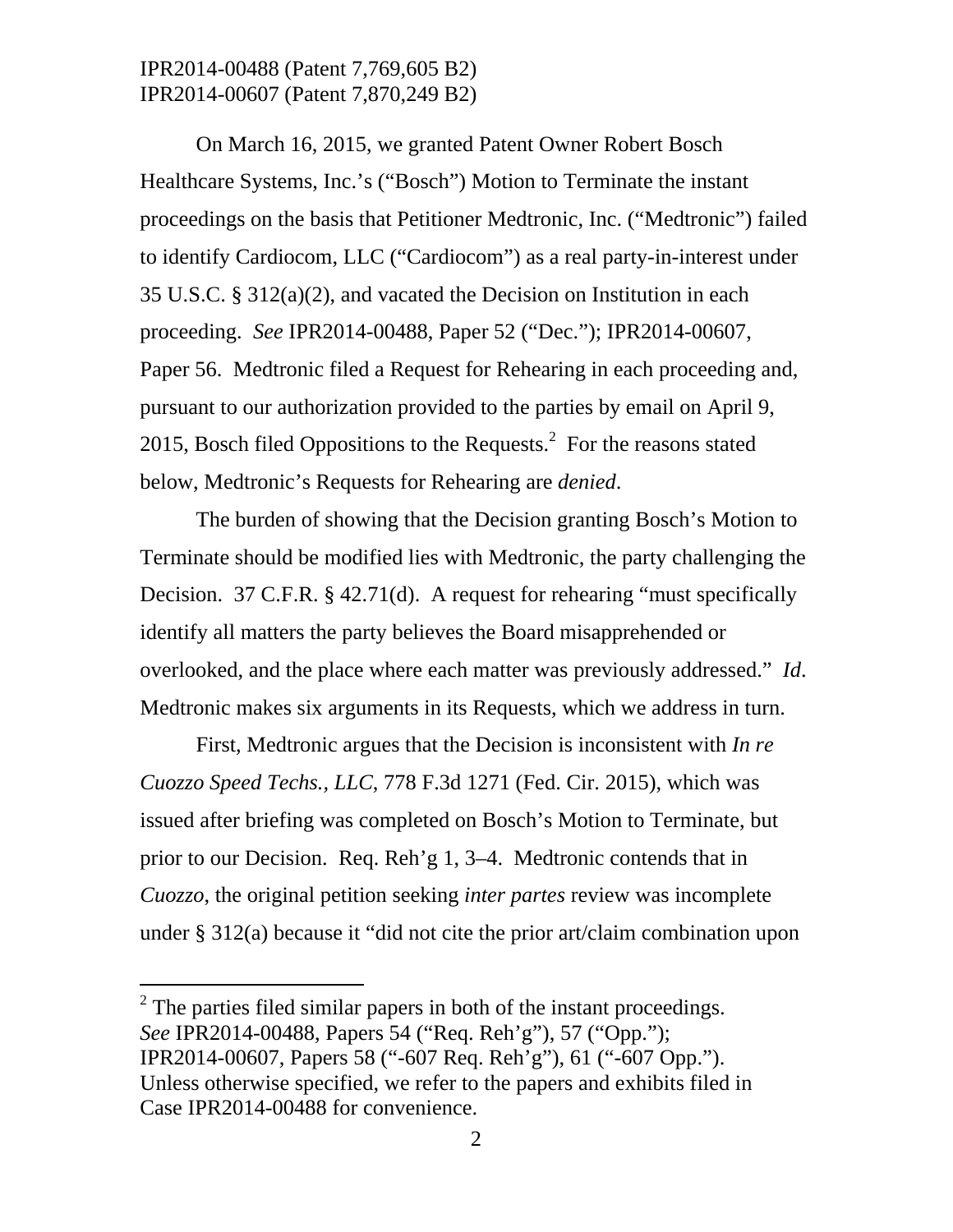which trial was instituted and the final written decision was based," but the Federal Circuit "rejected [the patent owner's] challenge to the petition as defective, holding that the decision to institute is final and review of that decision is prohibited." *Id*. Thus, according to Medtronic, any defect under § 312(a), including the failure to name a real party-in-interest under § 312(a)(2), is "washed clean" by a decision instituting an *inter partes* review, which is final and cannot be vacated after institution. *Id*.

We are not persuaded that *Cuozzo* is relevant to the issue in these proceedings. In *Cuozzo*, the Board instituted an *inter partes* review based on prior art grounds that were raised in the petition for some, but not all, of the challenged claims. 778 F.3d at 1275. Following a final written decision determining all of the claims to be unpatentable, the patent owner argued on appeal that the Board's original institution decision was improper. *Id*. at 1276. The issue was whether 35 U.S.C. § 314(d), which provides that "[t]he determination by the Director whether to institute an inter partes review . . . shall be final and nonappealable," prohibits appellate review of a Board decision instituting an *inter partes* review, even after a final written decision. *Id*. at 1274, 1276. The Federal Circuit held that it does. *Id*. at 1276. Thus, *Cuozzo* dealt only with the scope of *appellate* review of institution decisions under § 314(d), not whether an institution decision may be vacated *by the Board* during the course of an *inter partes* review (e.g., based on facts that come to light after institution).

Further, contrary to Medtronic's suggestion, our Decisions on Institution in these proceedings did not "wash clean" any failure to name all real parties-in-interest. We made no finding in the Decisions on Institution that Medtronic had correctly named all real parties-in-interest, instead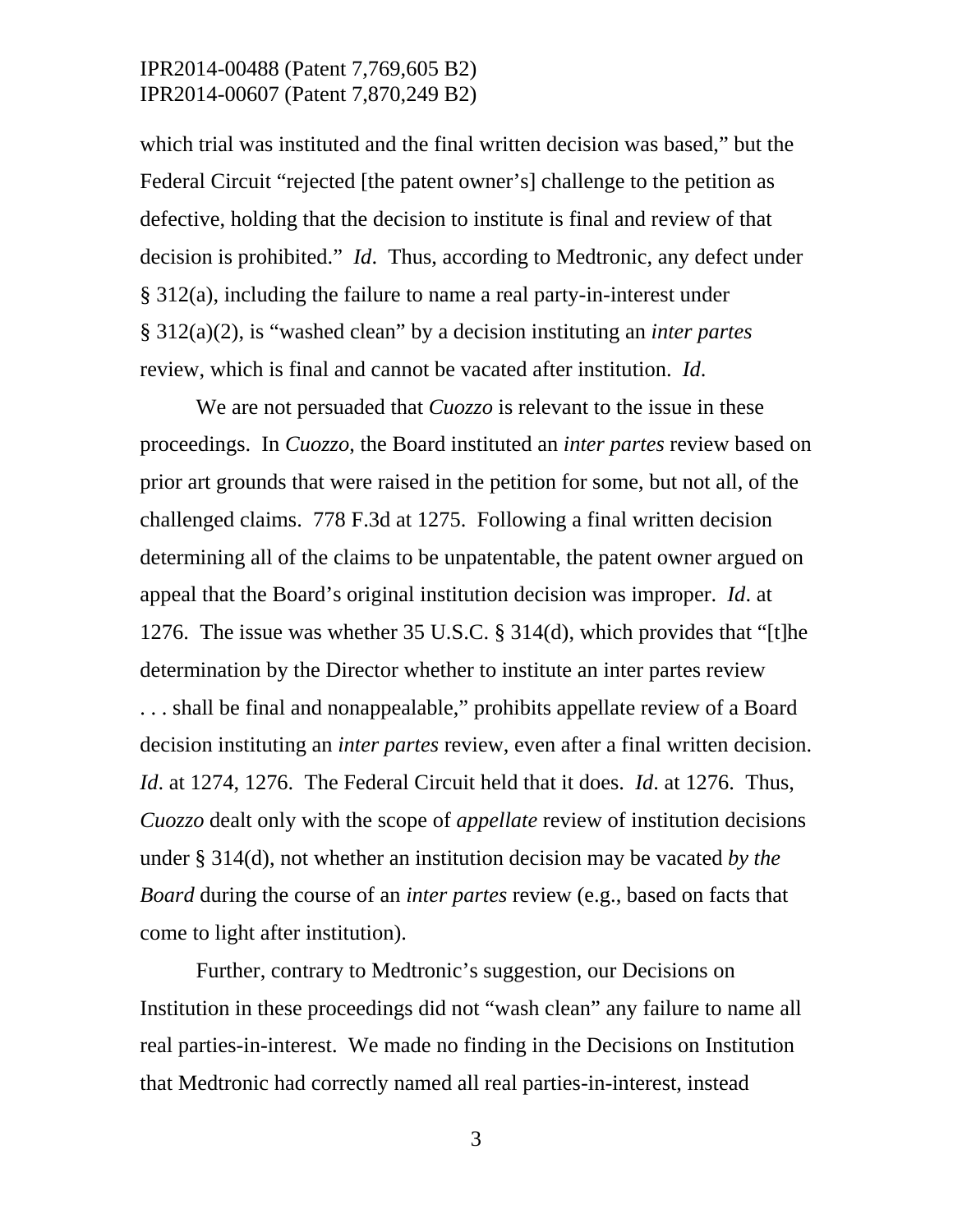stating only that Bosch "has not pointed to sufficient facts to show, *at this stage of the proceeding*, that [Medtronic] failed to name all real parties-in-interest, and we do not deny the Petition[s] on that basis." Paper 17, 9–11 (emphasis added). Thus, even if Medtronic is correct that the Board's determination in *Cuozzo* that certain grounds warranted institution "washed clean" a  $\S 312(a)(3)$  defect in the petition, we made no analogous determination in these proceedings. *See Cuozzo*, 778 F.3d at 1277 (citing *In re Hiniker Co.*, 150 F.3d 1362, 1367 (Fed. Cir. 1998), which held that a "flawed decision to institute reexamination" was not a basis for reversing a final decision because any error in instituting reexamination was "washed clean" by an *Office* decision to rely on new prior art during the proceeding).

Second, Medtronic argues that even if Cardiocom should have been named as a real party-in-interest, Medtronic should be permitted to revise its Petitions to name Cardiocom now, without the Petitions being accorded a new filing date, because "no statute or rule requires or even allows" a petition to be accorded a new filing date when the real parties-in-interest are changed. Req. Reh'g 4–5. We rejected this argument in the Decision, determining that Medtronic's Petitions would be accorded a new filing date under 35 U.S.C. § 312(a)(2) and 37 C.F.R. § 42.106(b), and see no reason to alter that determination now. *See* Dec. 18–20. A request for rehearing is not an opportunity to reiterate arguments that were addressed in a decision and merely express disagreement.

Medtronic also cites the advisory committee notes to Federal Rule of Civil Procedure 17 and *Mitchell Food Prods., Inc. v. United States*, 43 F. App'x 369, 369–70 (Fed. Cir. 2002), in support of its position that a petitioner may change its designated real parties-in-interest at any time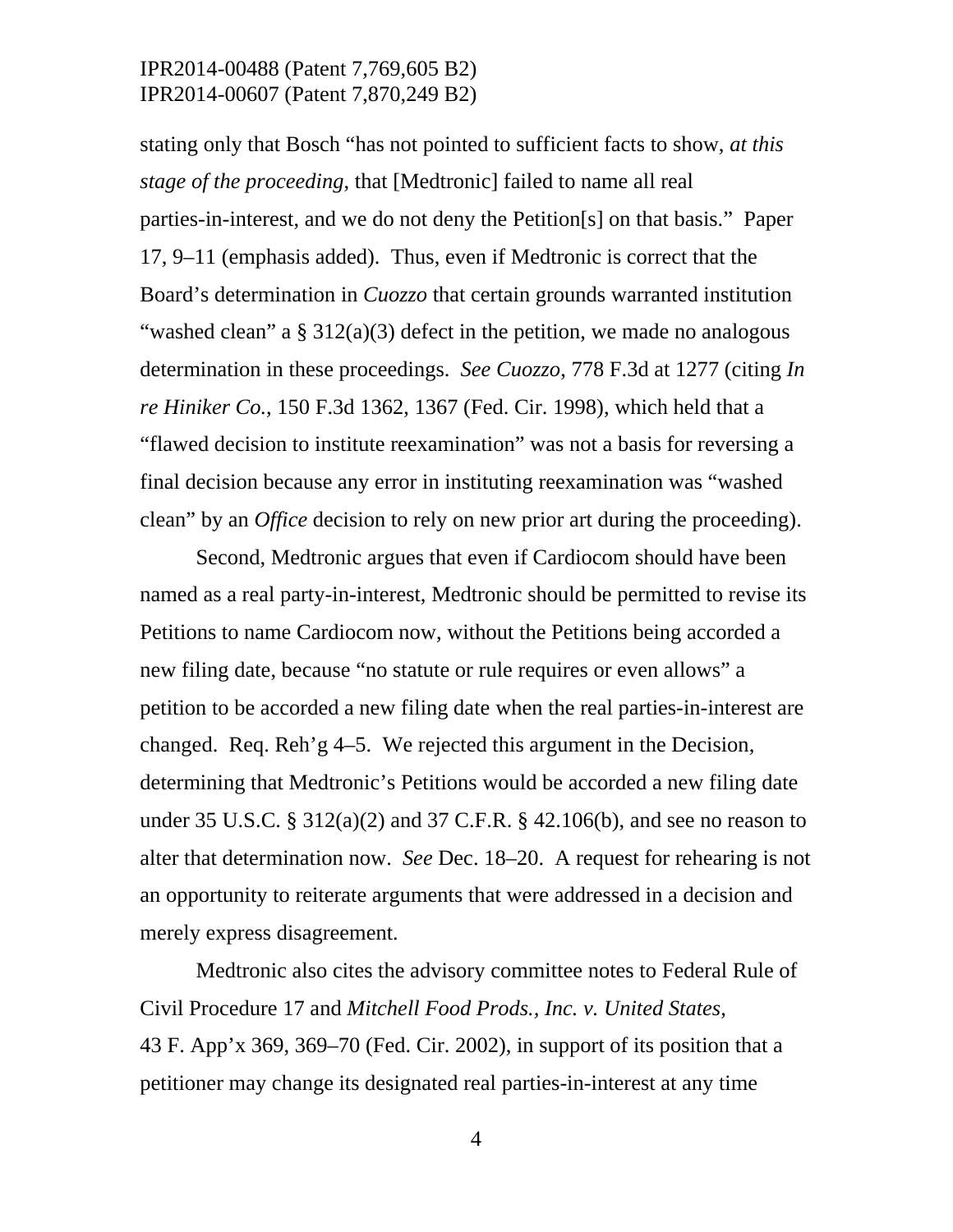without the petition being accorded a new filing date. Req. Reh'g 5–7. Again, we considered and addressed these arguments in the Decision. *See* Dec. 18–20. The Federal Rules of Civil Procedure do not apply to *inter partes* review proceedings, and even if they did, Medtronic has not explained how the procedures of Rule 17 can be reconciled with the statutory requirement of  $\S 312(a)(2)$  that a petition may not be "considered" unless it identifies "all real parties in interest." *See id*.; *Reflectix, Inc. v. Promethean Insulation Tech. LLC*, Case IPR2015-00039, slip op. at 17–18 (PTAB Apr. 24, 2015) (Paper 18) (rejecting a similar argument based on Rule 17). *Mitchell* is inapposite for similar reasons, as it dealt with Rule 17's requirement that a district court action be prosecuted in the name of the real party-in-interest, not whether a petitioner has met its statutory obligation to identify all real parties-in-interest under  $\S 312(a)(2)$ .

Third, Medtronic argues that we erred in determining that it was acting as a "proxy" for Cardiocom because we ignored Medtronic's evidence that it exercises exclusive control over these proceedings. Req. Reh'g 7–8. To the contrary, we reviewed and evaluated all of the evidence submitted by the parties, including the declarations and documents again cited by Medtronic in its Requests for Rehearing. *See* Dec. 9–17. As explained in the Decision, whether a non-party is a real party-in-interest is a "highly fact-dependent question," taking into account, among other things, the non-party's "relationship with the petitioner," the non-party's "relationship to the petition itself, including the nature and/or degree of involvement in the filing," and "the nature of the entity filing the petition." *Id*. at 7–8 (citing the Office Patent Trial Practice Guide, 77 Fed. Reg. 48,756, 48,759–60 (Aug. 14, 2012)). No one fact was dispositive here; it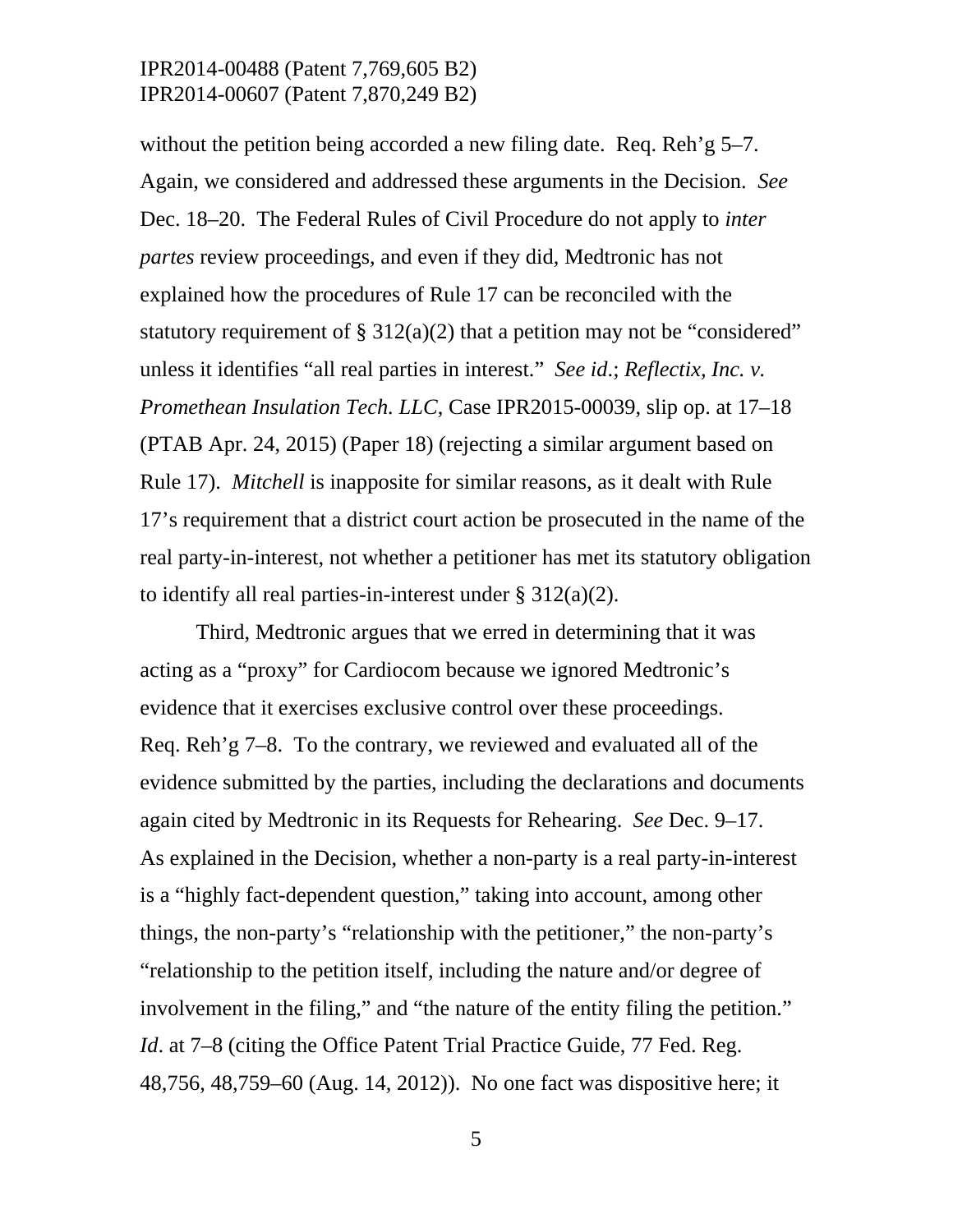was the totality of the evidence that showed Cardiocom to be a real party-in-interest, i.e., "the party that desires review of the patent[s]." *Id*. at 7, 16; Opp. 7–9. We did not ignore any evidence submitted by Medtronic. We drew inferences from the facts supported by the evidence and disagreed with Medtronic's assessment of that evidence.

Fourth, Medtronic argues that we misapplied legal precedent in determining that a non-party "proxy" can be a real party-in-interest, without a showing that the non-party exercised control over the named party. Req. Reh'g 8–11. Specifically, Medtronic contends that we erred in relying on *California Physicians' Serv. v. Aoki Diabetes Research Inst.*, 163 Cal. App. 4th 1506 (Cal. App. 2008), and *Taylor v. Sturgell*, 553 U.S. 880 (2008). *Id*. Medtronic's arguments are not persuasive. The Supreme Court in *Taylor* described one category of situations where non-party preclusion may occur as a non-party "assum[ing] control" over a proceeding, and a separate category where a party relitigates through a "proxy." *See* 553 U.S. at 895; Dec. 8–9, 17–18; *RPX Corp. v. VirnetX, Inc.*, Case IPR2014-00171, slip op. at 6–7 (PTAB July 14, 2014) (Paper 57). Moreover, as explained in the Decision, control is but one factor in the assessment of the totality of the circumstances. *See* Dec. 7–8, 17. Medtronic's position improperly would make control a strict requirement in every non-party preclusion situation, including that of a party relitigating through a "proxy."

Fifth, Medtronic argues that we misapprehended the significance of an email dated April 15, 2014, from Bosch to Medtronic, stating that Bosch would like to "re-ignite the communication" between the two companies. Req. Reh'g 11–12 (citing Ex. 2086). We concluded that because the email was dated after the filing of the Petitions in Cases IPR2014-00488 and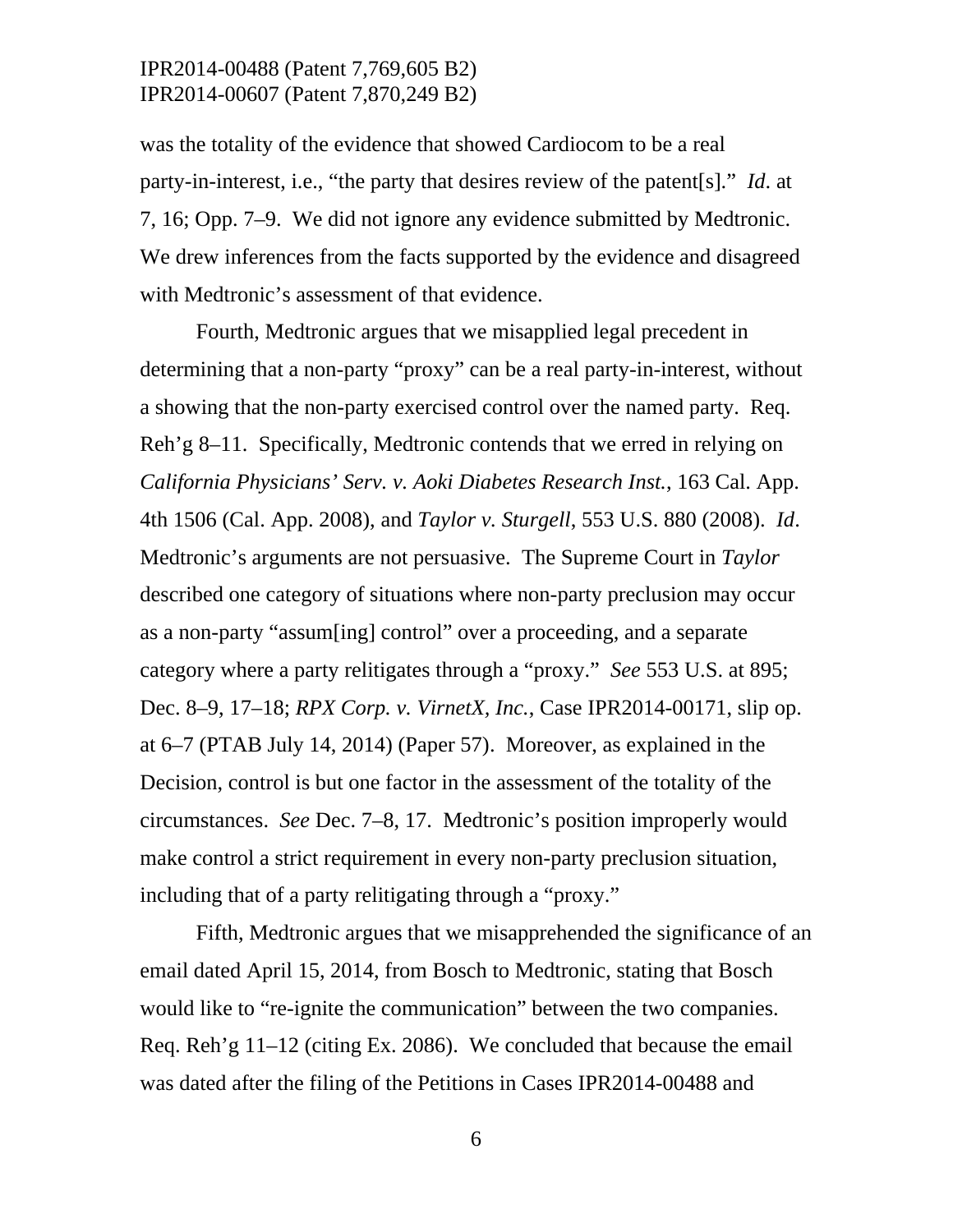IPR2014-00607, it could not have factored into Medtronic's decisions to file the Petitions. Dec. 10. Medtronic asserts that the email corroborates a declaration from a Medtronic employee stating that Medtronic had an independent interest in challenging the patents at issue. Req. Reh'g 11–12 (citing Ex. 1033). The email, however, only references communications from 2007, which was years before the challenged patents issued in 2010 and 2011. Ex. 2086. As Bosch correctly points out, there could not have been any discussions regarding the patents in 2007 to subsequently "re-ignite" in 2014. Opp. 7 n.1. Medtronic also does not provide any other evidence showing communications between the two companies about the challenged patents after 2007 that could have been "re-ignited." Thus, we are not persuaded that we misapprehended anything in our analysis of the email.

Sixth, Medtronic argues that we misapprehended certain facts pertaining to Case IPR2014-00691, which was consolidated with Case IPR2014-00607. -607 Req. Reh'g 11–15. Contrary to Medtronic's arguments, we did not misapprehend the differences between Case IPR2014-00691 and the other two proceedings, and described them at length in the Decision. For instance, Medtronic argues that we incorrectly found that the April 15, 2014 email from Bosch to Medtronic could not have factored into Medtronic's decision to file the Petitions because Medtronic's Petition in Case IPR2014-00691 was filed ten days after the email, but we expressly acknowledged the time difference in the Decision, stating that the email "was sent on April 15, 2014—after the Petitions *in Cases IPR2014-00488 and IPR2014-00607* were filed." *See* Dec. 10 (emphasis added); -607 Req. Reh'g 12. Likewise, Medtronic contends that we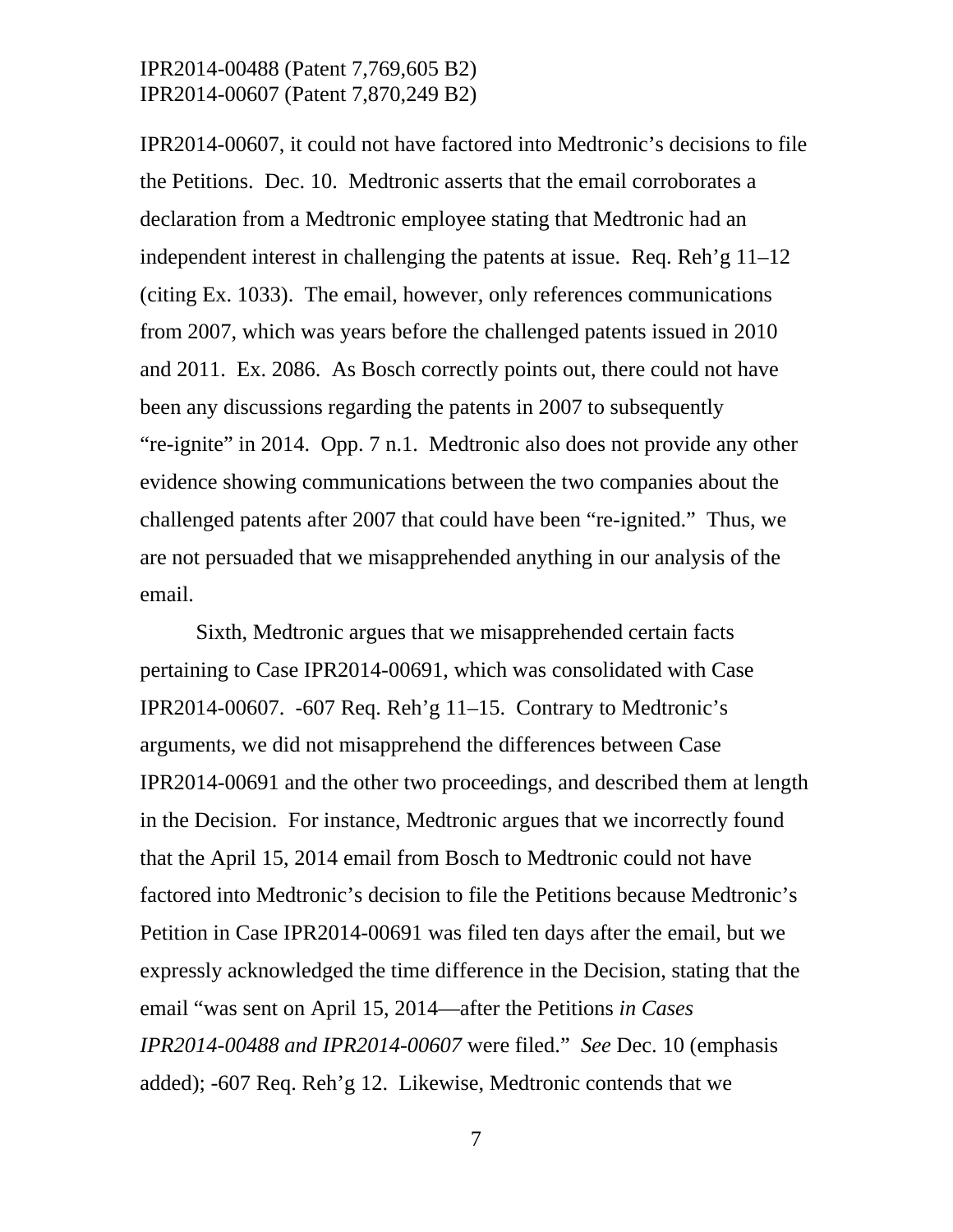misapprehended that its counsel in Case IPR2014-00691 had no relation to Cardiocom and that Cardiocom was not billed for any fees incurred for preparing the Petition in Case IPR2014-00691. -607 Req. Reh'g 13–15. Again, we considered these facts and noted them in the Decision. *See* Dec. 4–5, 14–15. To the extent Medtronic takes issue with our use of the phrasing "the Petitions" in the Decision, such language is properly understood by reference to the sentences that precede it, which discuss Cases IPR2014-00488 and IPR2014-00607. *See id*. at 10, 14–15 (noting that the email was sent "after the Petitions in Cases IPR2014-00488 and IPR2014-00607 were filed," and "the evidence of record shows that Cardiocom paid a portion of the fees incurred for preparing the Petitions in Cases IPR2014-00488 and IPR2014-00607"); -607 Req. Reh'g 12–15.

We considered all of the evidence of record, including differences between Case IPR2014-00691 and the other two proceedings, in our Decision. Given the numerous similarities to the facts of the other proceedings, however, we did not view those differences to be substantial enough that Cardiocom would be a real party-in-interest in Cases IPR2014-00488 and IPR2014-00607, but not in Case IPR2014-00691. Indeed, as explained in the Decision, the vast majority of the analysis applies to all three proceedings. *See* Dec. 9–13, 16; -607 Opp. 7–8. For example, Cardiocom is the party accused of infringing the challenged patents in the district court case, not Medtronic. Dec. 9–11. Cardiocom filed its own petitions seeking *inter partes* review of the challenged patents, naming itself as the real party-in-interest. *Id*. at 11. Cardiocom made statements in the district court case suggesting that it is a real party-in-interest for purposes of the instant proceedings, or, at the very least, that it has a collective interest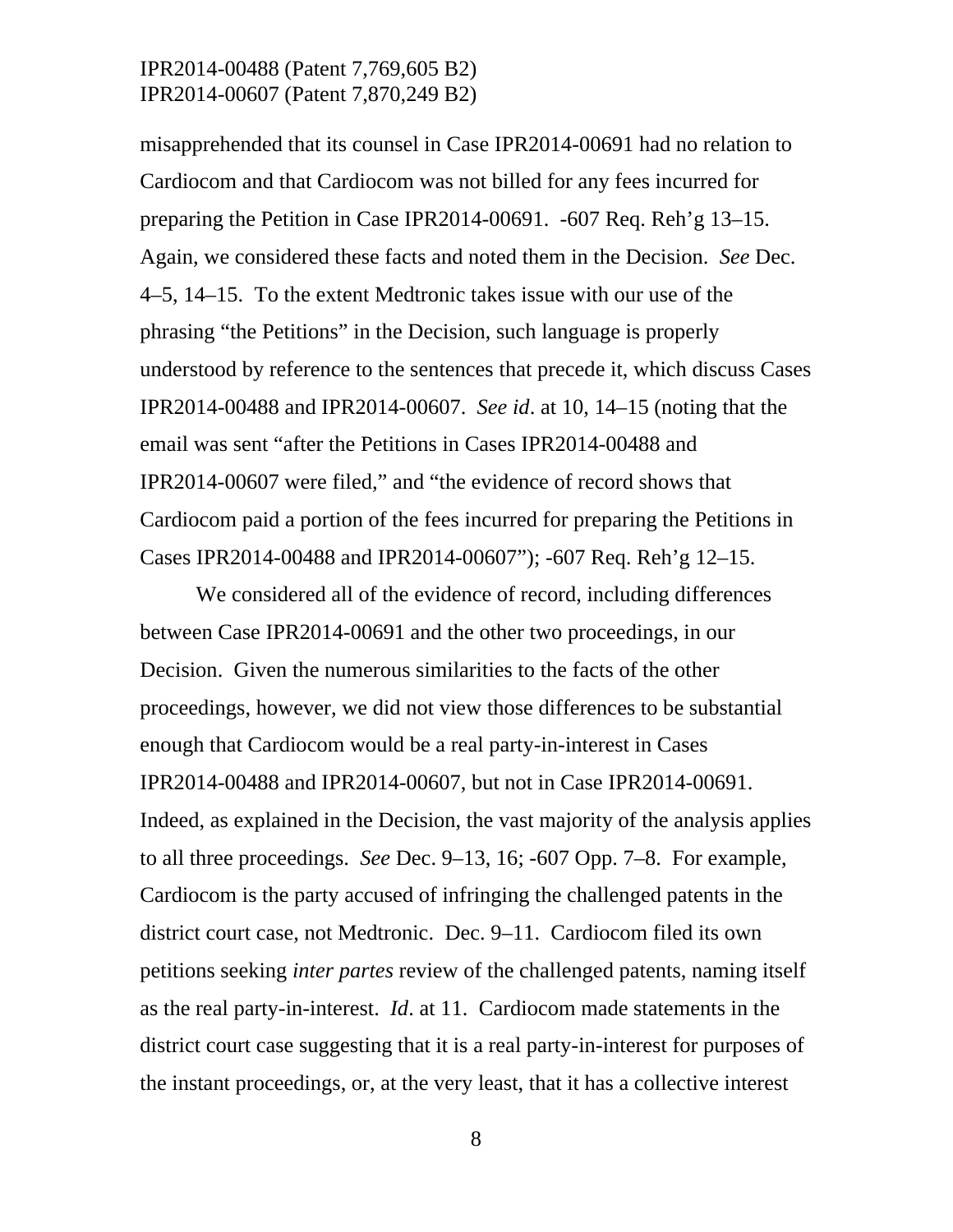with Medtronic. *Id*. at 11–13. The Petitions rely on similar prior art references and arguments as Cardiocom's petitions in the earlier proceedings, and portions of Dr. Stone's testimony in the instant proceedings are identical to his testimony in the earlier proceedings, such that Medtronic's Petitions enjoyed the benefit of work done previously, and paid for, by Cardiocom.<sup>3</sup> *Id*. at 3–5, 16. The totality of the evidence, not any one fact alone, demonstrates that Cardiocom should have been named as a real party-in-interest in all three Petitions. *Id*. at 16. Accordingly, we are not persuaded that we misapprehended or overlooked any facts regarding Case IPR2014-00691.

Medtronic has not carried its burden of demonstrating that we misapprehended or overlooked anything in the Decision granting Bosch's Motion to Terminate.

In consideration of the foregoing, it is hereby:

-

ORDERED that Medtronic's Requests for Rehearing in the instant proceedings are *denied*.

 $3$  In the Decision, we provided citations to arguments and declarant testimony from Cases IPR2013-00439 and IPR2014-00488 to show the similarities between the earlier proceedings and the instant proceedings. Dec. 16 n.7. Those citations were exemplary only. A similar comparison may be made between Cases IPR2013-00460 and IPR2014-00691. *Compare* IPR2013-00460, Paper 5, 10–59 (relying on Goodman, Wahlquist, Bittorf, Fu, and Cohen), *with* IPR2014-00691, Paper 2, 8–60 (relying on Goodman, Wahlquist, Bittorf, Wright Jr., Kaufman, Jeacock, and Lyons, and discussing Case IPR2013-00460); *compare* IPR2013-00460, Ex. 1009 ¶¶ 1–6, 17–21, *with* IPR2014-00691, Ex. 1009 ¶¶ 8–12, 23, 64–67.